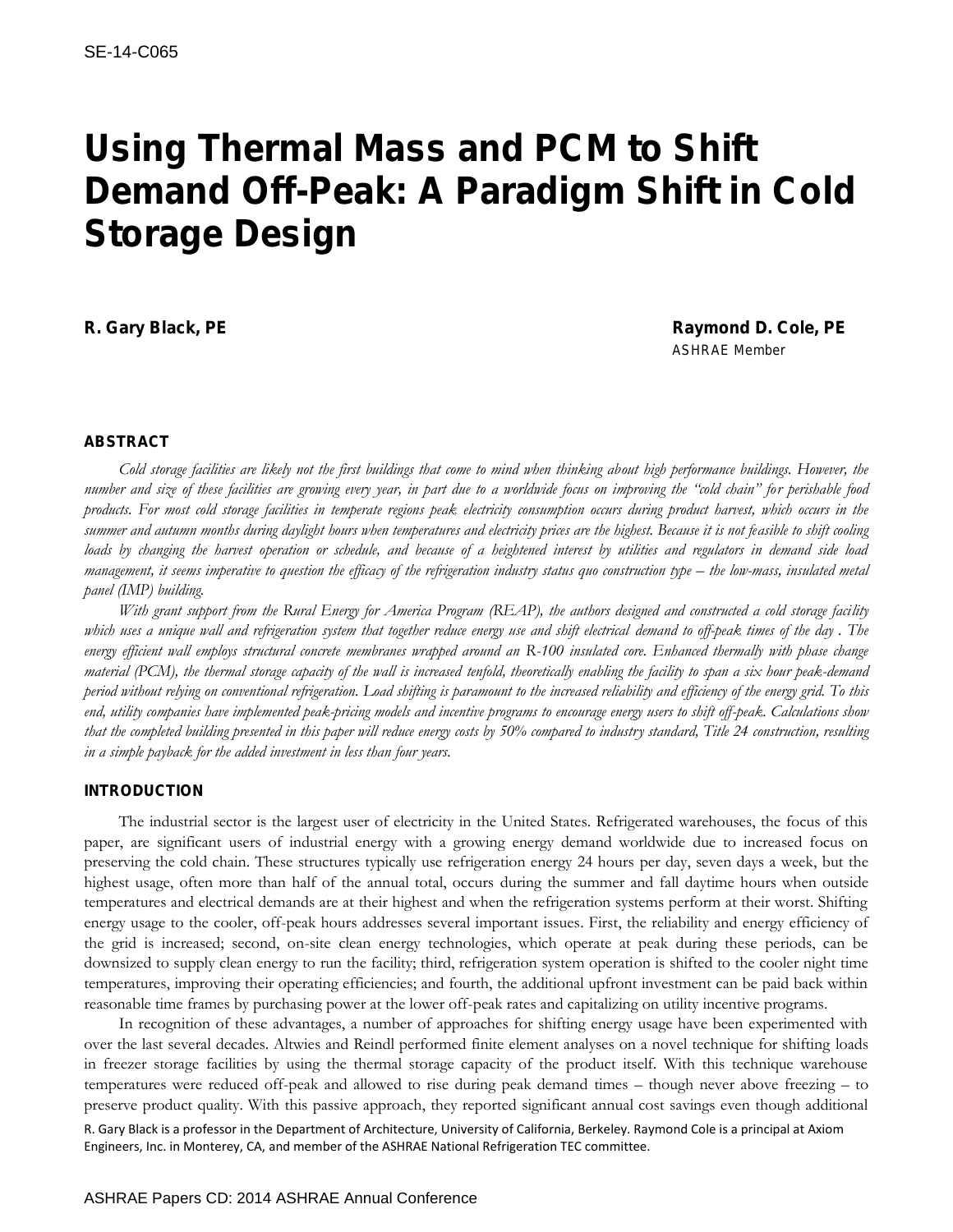refrigeration capacity was required to overcool the facility off-peak. Castellon, et al., Kosny et al. and others have reported significant successes using phase change material (PCM) in the residential sector to store energy, by slowing the transmission of heat into and out of the building and shift energy demands off peak. In all of these experiments a passive approach to energy storage and retrieval was employed and a wide 'delta T' was utilized.

Refrigerated storage warehouses, particularly those used for the post-harvest cool down and temporary storage of fresh farm produce, present a more difficult problem. The ideal temperature is often 34 F (1.1 C) plus or minus 1 F (0.55 C). The absolute lower limit is 32 F (0 C). Cooling the air below this temperature runs the risk of frost damage to the product. At the upper end of the cooling spectrum, the industry standard is 38 F (3.3 Celsius). Additionally, peak pricing periods typically coincide with the peak receipt, post-harvest cooling, processing and shipping of product. Using prime growing areas, such as the Salinas Valley in California as an example, the peak demand pricing occurs weekdays during the six hours between 12:00 pm and 6:00 pm. Harvest typically starts during the early morning hours, when the crops are hand packed in the fields and loaded onto flatbed trucks. Once loaded, the trucks transport the produce to a local cold storage warehouse. The product begins arriving around 10:00 am and continues to arrive throughout the peak demand time. Upon arrival, the product is 'pre-cooled' using a variety of pre-cooling techniques that include hydro-shower coolers, vacuum coolers and specialized air cooling tunnels. The precooling method varies by product, but the intent of the pre-cool is to quickly lower the product temperature to  $34$  F (1.1 C) and therefore preserve product quality and extend shelf life. Upon reaching the target temperature the product is taken immediately into the refrigerated warehouse where it will stay until shipped. Under this scenario the refrigerated warehouse is subjected to multiple sources of heat intrusion simultaneously.

Skin loads are ever present and are highest during the summer peak-demand times when external air temperatures can reach over 100 F (38 C) and where surface temperatures exposed to direct solar radiation can reach upward to 140 F (60 C). The industry standard low mass wall system has been value engineered to address these skin loads with minimum upfront cost using closed cell foam insulated metal panels of 4", 5",and 6" thickness with insulation values between R28 and R40.

Infiltration loads in these post-harvest coolers are greatest during the delivery and loading of product into and out of the warehouse. Automatic high speed doors, refrigerated docks with truck seals, air locks and other techniques have been employed in an effort to reduce these loads. Warehouses also use flexible plastic curtains on forklift doors to reduce infiltration. While an improvement over open doorways these typically form a poor seal with the floor and sides of the opening allowing infiltration even when forklifts are not moving through the curtain.

Product load is another source of heat. Although pre-cooled, the product located at the exterior edges of the pallet are at desired temperature, while the interior product temperature is typically higher. In addition, the product continues to respire while it is in the warehouse, releasing more heat. Internal heat loads from lighting, equipment and unit cooler fans are also highest during this peak pricing period.

In summary, skin, infiltration, product and internal building loads are at their maximum during the electrical utility peak pricing periods, however, to preserve product the operations cannot be changed and the temperatures cannot be allowed to rise more than a few degrees Fahrenheit.

## PREVIOUS STUDIES BY THE AUTHORS

In 2010, the authors designed a 20,000 square foot refrigerated storage building and developed a spreadsheet with visual basic algorithms implementing ASHRAE transfer functions to predict and compare the energy performance against the California Title 24 IMP building. Construction on the 'California Endive' cooler began in May 2011 and completed five months later to receive the first harvest in October.

Although this building represents a special case, it nevertheless offers some important lessons. The building stores chicory root at slightly below freezing temperatures for up to eight months. To produce endive, chicory root must be cooled to below 30 F (-1.1 C), forcing the roots into dormancy, and the temperature must be maintained within plus or minus  $\frac{1}{2}$  degree F (0.3 C) of the 29 F (-1.7 C) set point. The warehouse cannot be overcooled [Altwies & Reindl] to shift loads nor can the product temperature be allowed to rise much above the set-point, lest the roots leave dormancy. Upon removal from the freezer the roots are warmed and fertilized with a liquid solution to initiate a second growth resulting in endive. The roots are loaded into the freezer during the months of October and November and pre-cooled in the facility.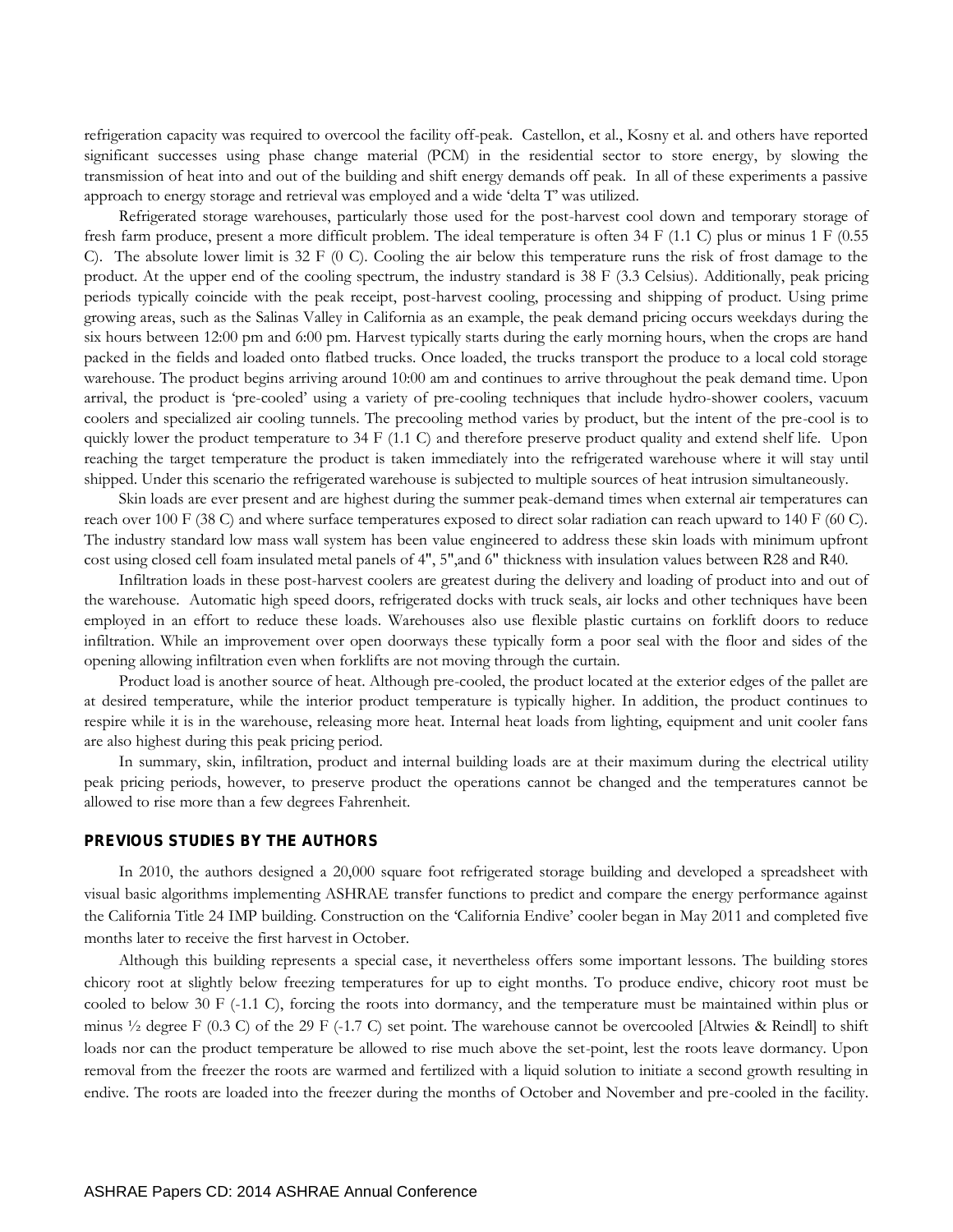Unloading occurs over the course of the year but can be staged during the morning or evening hours so that infiltration loads from the unloading activities can be avoided during the 12:00 noon to 6:00 pm peak pricing period.

The building construction system provides an R-100 wall with concrete thermal mass on both the interior and exterior surfaces. The exterior concrete skin offers thermal inertia which captures the daytime solar energy, delaying its entry into the building and re-radiating the heat to the cooler nighttime environment during commissioning and prior to receiving product. Infrared thermal imaging taken during the hottest part of the day of an exterior wall exposed to direct solar insolation showed no thermal transmission.

As mentioned earlier, a complex spreadsheet simulation using site specific hourly temperature and solar data with Visual Basic algorithms based on ASHRAE heat transfer functions was developed. The calculation methodology accounted for the R-value, the thermal dynamics of the building's inner and outer mass elements, the amount and temperature of the product mass, and published research regarding the specific product cooling behaviors. The results suggested that a 40% - 60% reduction in the annual energy *costs* could be realized when compared to a standard Title 24 insulated metal building (IMP) which requires R-28 insulation in the walls but does not have thermal mass storage capability, with appropriate operating strategies. Achieving these savings assumed the building's refrigeration being turned off during the peak pricing period, relying on the stored thermal energy in the walls and product to maintain the storage temperature for the 6 hour peak pricing period. Because the owner of the facility can shift their operations (loading and unloading) to off-peak hours, infiltration and internal lighting and forklift loads can be nearly eliminated during peak hours.



**Figure 1** Annual load profile for CA Endive facility showing temperature, electricity demand and electricity use.

Figure 3 illustrates the calculated annual product load profile for the endive facility, the high and low daily ambient temperatures, and calculated total refrigeration load for the building throughout the year. The chart shows that the refrigeration load is greatest when the chicory roots are going into storage (weeks 0-4 and weeks 41-47). The refrigeration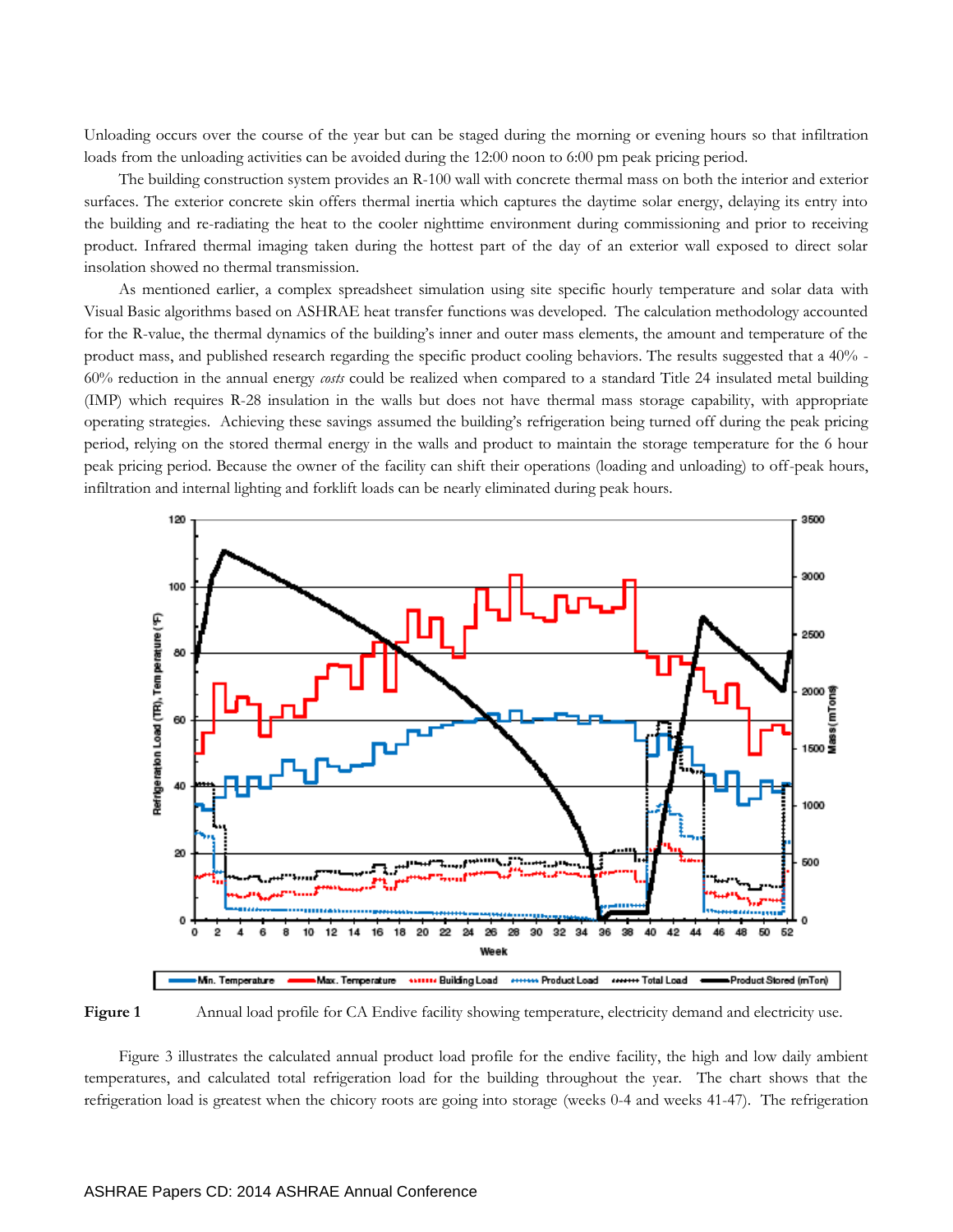load is shown to be relatively insensitive to the ambient temperatures and total product stored for this facility due to the thermal characteristics of the product itself and the mass-insulation-mass construction of the building's wall.

Two years of utility energy bills show the owner paying approximately \$113,000 annually compared to a third party engineer's estimate of \$135,000 annually for a Title 24 IMP, and the local utility company's estimate of \$200,000 annually. Unlike the planned operating scenario, the Owner and his refrigeration contractor have not implemented any demand control strategies for the refrigeration system during the utility peak period. We have been told the Owner is suspending loading and unloading operations during peak utility periods and closing the doors.

The utility bills show however the unabated operation of the refrigeration system during the peak period, therefore the Owner is not seeing the full benefit of the high mass building. A simple strategy using the thermal mass in the building effectively to offset the product storage demands to off peak periods could reduce peak demand 120 kW, reduce peak kWh as well, and save approximately another \$12,600.00 annually bringing the total annual savings to \$35,000. Assuming half of the load is for pre-cooling this results in an annual *storage* cost savings of (\$35,000/\$67,500) resulting in an operating electrical cost savings for the high mass storage compared to that estimated for the standard low mass building of approximately 52%. These savings fall in the middle of the 40% to 60% projected by the spreadsheet model.

#### THE CASE FOR PCM: ACTIVE STORAGE AND ACTIVE RETRIEVAL

In the above case, a passive approach using the thermal storage of the walls, slab and product is capable of shifting time of use for the storage component, as previously explained. In typical cold storage applications shifting all operations to eliminate infiltration and internal heat gains from equipment, lighting, and the refrigeration system is not an option. Often product respiration generates significant heat. For facilities with a more standard operating profile, shedding the refrigeration electrical demand and energy use while maintaining acceptable storage temperatures during the six hour utility peak requires that the building's thermal storage replace the cooling energy required for ongoing operations and the stored energy be effectively retrieved within the six hour period.

The particular building currently under construction is a 7,000 square foot (650 square meters), 34 F (1.1 C) produce cooler with 20 foot (6.1 m) high walls for Coke Farm. The cooler is an addition to an existing facility and shares a partition wall with an existing building. Based on standard steady state methodology for refrigeration load calculations, the refrigeration requirements were estimated at 26 refrigeration tons (RT) (91 kW) peak load. The skin loads are lower than a standard IMP building for reasons discussed above and the shared partition walls with the existing building. On the other hand, our dynamic spreadsheet model calculated the peak load at 14 RT (49kW) for the hottest two consecutive days of calendar year 2012, as shown in Figure 4. The difference in the two calculation methods was in the estimated infiltration load (5.5 RT vs. 13.7 RT for the steady state method). Peak product respiration load was similar in both methods, while peak lighting loads, skin loads, and equipment loads were all reduced in the dynamic model. These results agree with common experience that thermal mass delays and levels refrigeration load over the day. The dynamic model estimates the cooling load during the 12 PM to 6 PM peak periods as 75.5 refrigeration ton hours (906,000 BTU), (269kWh).

The total square footage of exterior wall is 4,700 square feet (437 square meters). With an average thickness of 3.25 inches (8.6 cm) the concrete can store approximately 9.75 BTU/sqft/degree F. If we were to allow a 10 F (5.5 C) change in *wall* temperature the concrete would provide 460,000 BTU, or approximately half of the required storage. To enhance the wall's thermal storage capacity we asked a vendor to design a PCM that would provide 94 BTU per square foot of wall and have a freeze/melt temperature at 26/28 F [-3.3/-2.2 C]. Early Differential Scanning Calorimetry (DSC) data is provided below in Figure 5(a).Under this scenario, the PCM provides about 440,000 BTU.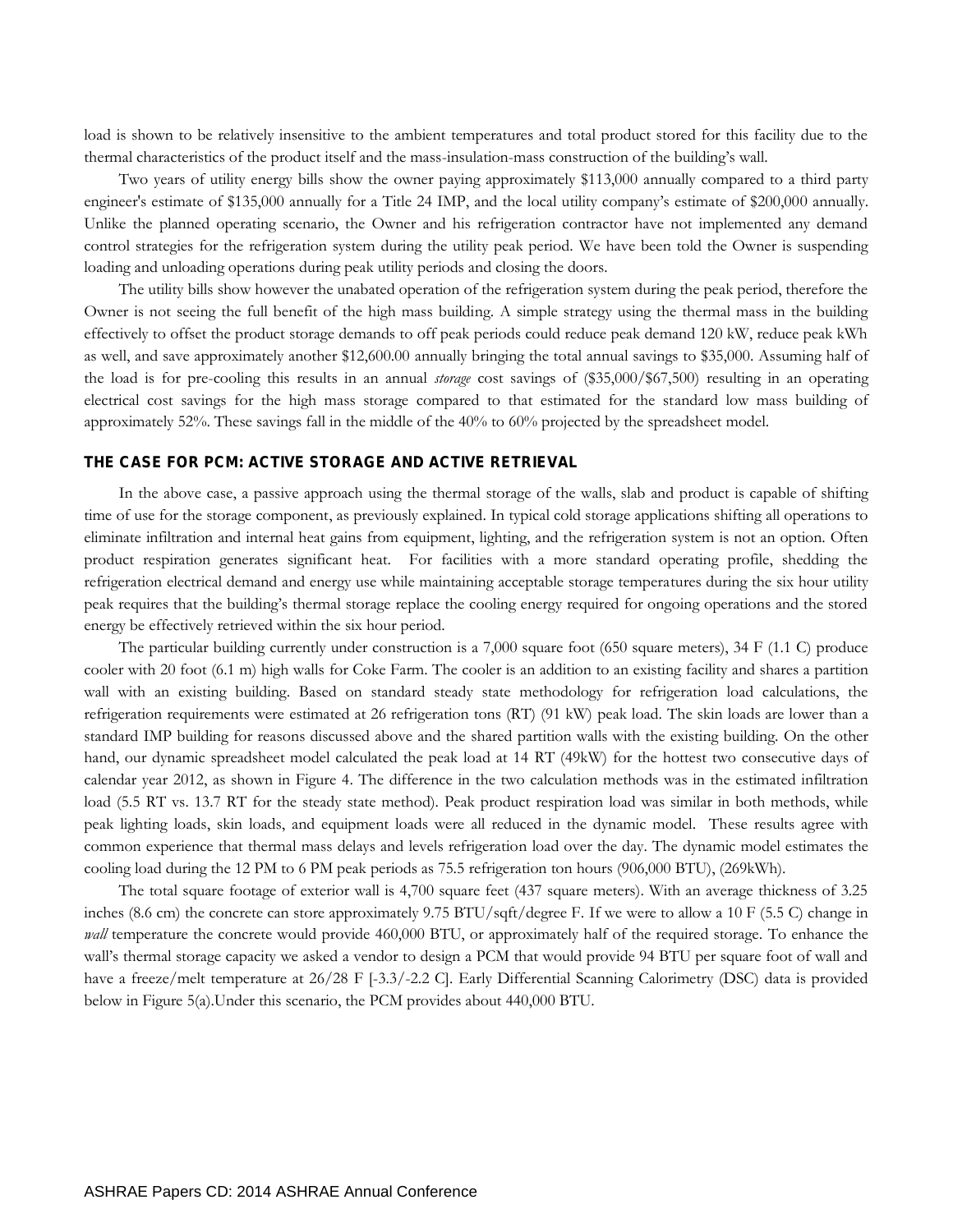

Figure 2 Demand loads by the dynamic model

Design Approach

The initial idea was simple in concept. Increase the effective thermal capacity of the inner concrete surfaces and link this thermal storage to the refrigeration system to *actively* remove heat from the thermal mass during non-peak utility hours and return heat to the mass during peak utility hours (store and retrieve cooling energy). Because of the storage temperature (34 F, 1.1 C) standard water ice thermal storage which can only provide 32 F single phase coolant isn't practical or efficient. Due to the close temperature approach extremely large room cooling units would be required increasing cost. High circulation air volumes and water flow rates would increase parasitic losses dramatically. Conventionally, a liquid ammonia recirculation system is the system of choice. However, the owner of the facility desired an efficient solution that avoided ammonia within the cold room for both personnel and product safety. For that reason CO2 was chosen as the secondary refrigerant. To achieve the enhanced thermal storage capacity of the 3" thick inner concrete layer several PCM technologies were evaluated. Micro-encapsulation was initially favored but cost and deleterious impacts on the strength of the concrete ruled this option out. The selected approach used a double layer plastic film mat with pockets filled with the PCM material installed between the inner concrete layer and the foam core of the wall as shown in Figure 5(b).

The design called for high pressure 3/8 inch refrigerant line to loop through the phase change mats at 7"centers. 1 1/2" inch supply and return headers at the top of the wall are connected to the refrigeration tubes. Conventionally, water in PEX tubing has been the coolant of choice for radiant comfort cooling applications; however at below freezing temperatures around food products propylene glycol/water mixtures must be used. At lower temperatures and higher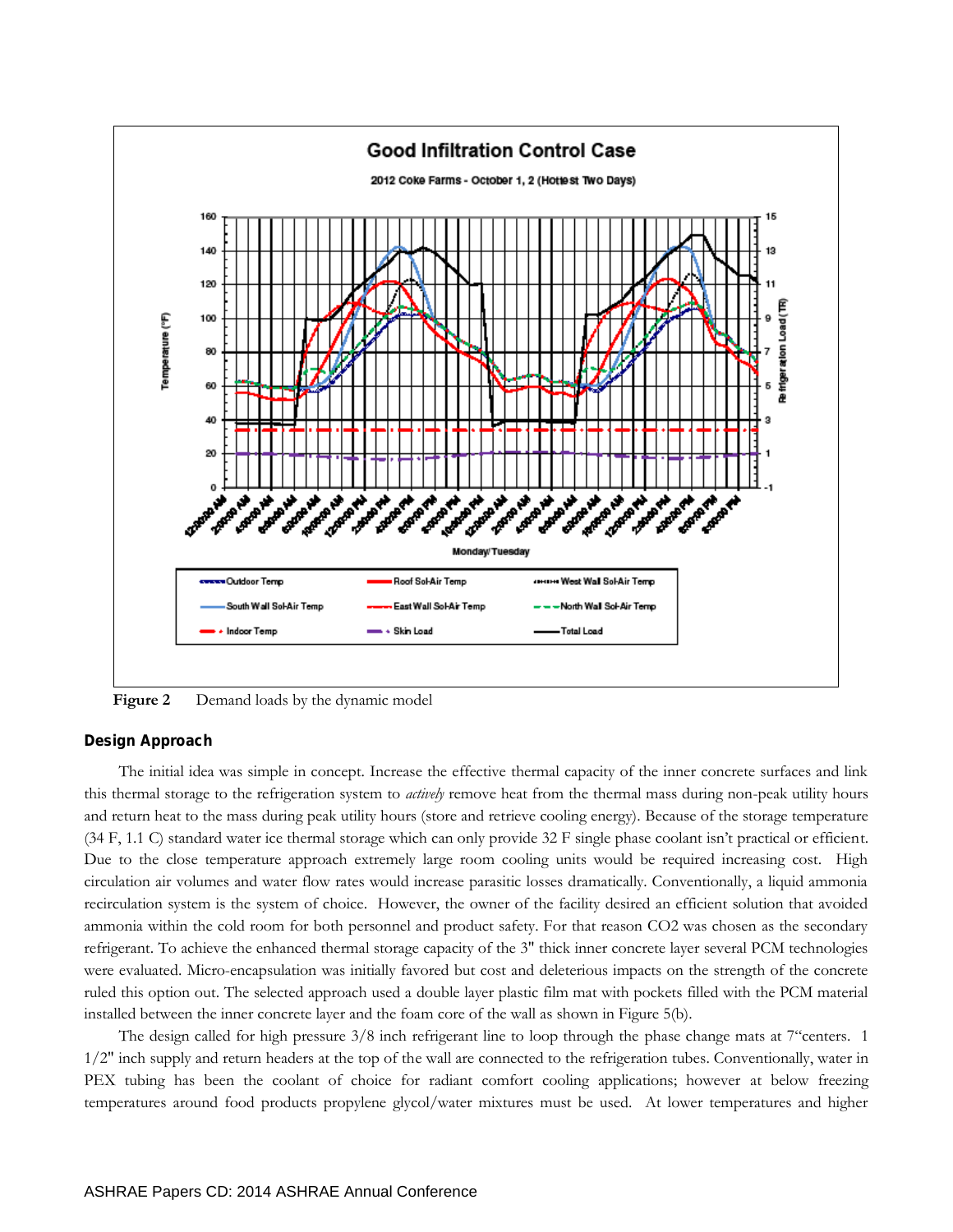concentrations greater viscosity and reduced heat transfer significantly increases pumping power. To minimize pump energy, maximize heat transfer efficiencies, safety and environmental concerns  $CO<sub>2</sub>$  was selected as the secondary refrigerant of choice. Pearson discussed the heat transfer and pumping efficiencies of re-circulated CO<sub>2</sub>. CO<sub>2</sub> can be used as a secondary refrigerant either as a single phase or two phase fluid.



**Figure 3** (a) Early DSC data for PCM and (b) the PCM mats installed with copper tubing laid over top.

In this case the two phase approach was chosen because a constant temperature is maintained throughout the heat transfer elements. This is favorable for maintaining a uniform temperature throughout the wall and uniform freezing of the PCM and also a constant fluid temperature during the PCM melt cycle. A standard vapor compression NH<sup>3</sup> system condenses the vaporized portion of the CO<sub>2</sub> in a flooded plate heat exchanger.

While preparing the wall with the PCM mats, some of them began to leak. Although assured by the manufacturer the PCM was harmless and inert to a variety of materials the PCM mats were removed at the request of the facility Owner. Given the construction schedule it was not possible to re-package the PCM material and place it in position in advance of placing the shotcrete. However, a test wall has been constructed with (i) PCM mats that were not leaking, (ii) PCM installed in thin plastic sticks directly attached to the tubing to solve future potential leaking problems, (iii) micro-encapsulated PCM placed in the shotcrete mix and (iv) a control with only concrete and refrigeration tubing as finally provided in the cooler. Since the phase change material was anticipated to provide 50% of the on peak cooling an energy alternative thermal storage was required if the project was to meet 100% shifting of refrigeration energy use to off peak. A system configuration has been developed placing the PCM at the central plant in insulated plastic storage tanks with coils of high pressure rated thermoplastic tubing. For experimental purposes insulated plastic tanks filled with water are being added as well in series with the PCM tanks. During the off peak period the returning two phase CO<sub>2</sub> from the room evaporators will discharge into a CO<sub>2</sub> receiver pressure vessel. In this vessel the vapor will separate from the liquid, and the vapor will rise to the cold  $NH<sub>3</sub>/CO<sub>2</sub>$  heat exchanger where the vapor will condense at 25 F (-3.8 C). The ammonia side of heat exchanger will operate as a flooded thermo-syphon at 20 F. Once condensed, the  $CO<sub>2</sub>$  flows back to the receiver.

A VFD controlled magnetic coupled sealed pump circulates the  $CO<sub>2</sub>$  to the room evaporators. A portion of the  $CO<sub>2</sub>$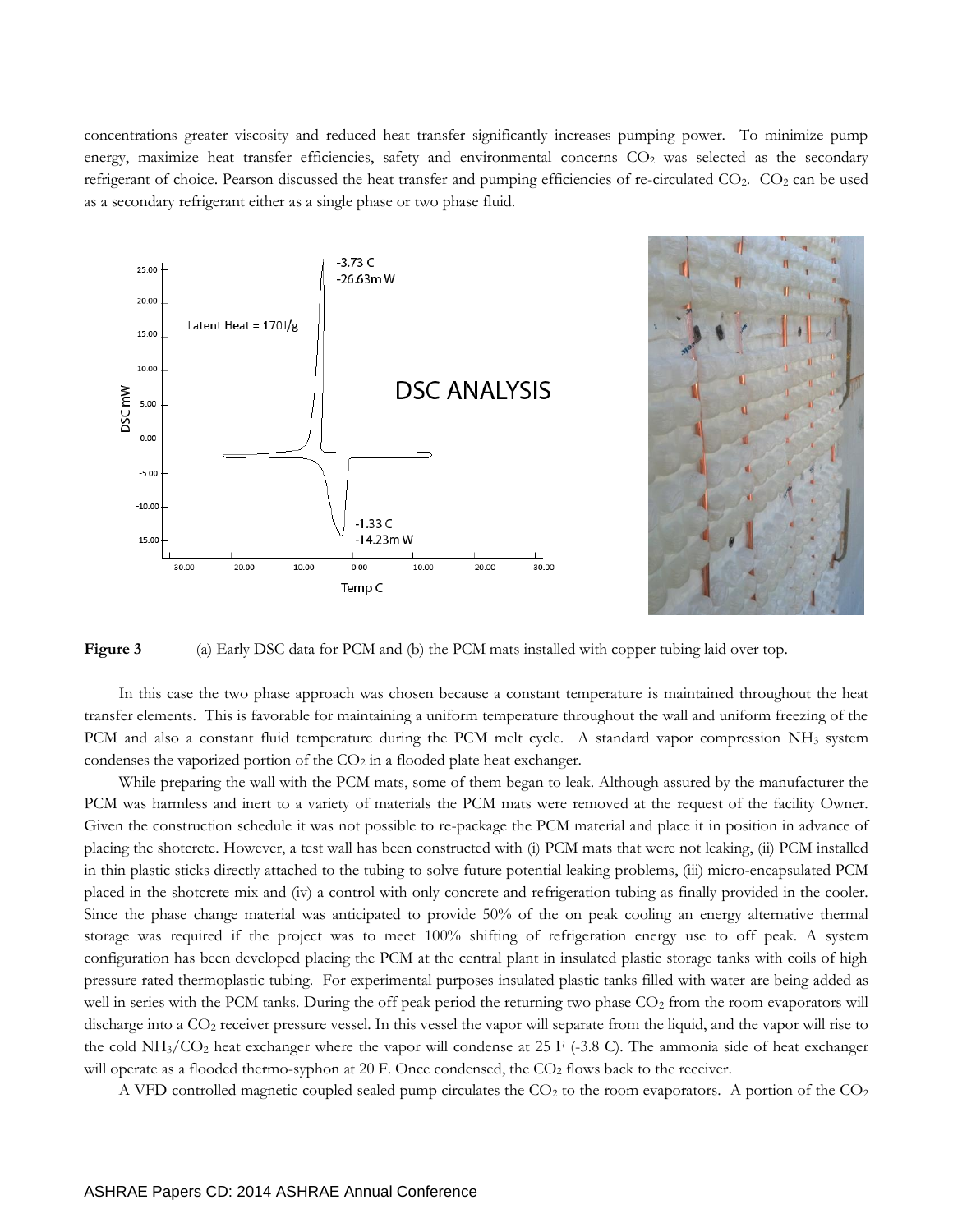liquid is diverted to the storage tanks holding the PCM and water. A pressure drop caused by a manual flow balance valve causes boiling to occur and heat will be absorbed causing the water and PCM tanks to freeze.



**Figure 4** Mechanical system design for (a) Non-peak pricing utility mode and (b) peak pricing utility mode.

During the peak utility price period the system refrigerant flow changes. The CO<sub>2</sub> liquid pump continues to run and circulate the coolant. However, the liquid flow path changes and the  $CO<sub>2</sub>$  will first travel to the thermal storage tanks passing through the water ice tanks and then the PCM storage tank in reverse series flow compared to the freezing cycle.

The exiting flow bypasses the thermal storage tank coils expansion and solenoid valves by way of check valves which permit the reverse direction flow. The cooled CO<sup>2</sup> liquid then divides into two flow paths. One pipe returns 95% of the flow to the ammonia/ $CO_2$  heat exchanger. The other pipe returns 5% of the cooled liquid  $CO_2$  to the supply pipe feeding the cold room. At the cold room the liquid  $CO_2$  is first sent to the wall headers, through the wall coils and then to the evaporators where it follows the standard path through the flow balance/expansion valves where a portion changes phase absorbing heat from the room. The two phase  $CO<sub>2</sub>$  leaves the evaporators and travels back to the  $CO<sub>2</sub>$  receiver as during normal operation. The  $CO_2$  gas separates from the liquid and rises as before to the top of the ammonia/ $CO_2$  heat exchanger which is now also being fed 29 F (-1.7 C) liquid CO<sub>2</sub> liquid through an expansion valve and distribution pipe from the thermal storage tanks. A portion of the sub-cooled liquid changes phase absorbing heat while the mass of the liquid also warms to 33 F absorbing the heat transferred from the cold room. During utility peak periods the ammonia system operational pressure settings are raised to allow the stored energy recovery cycle.

During this on peak operational phase the saturation pressure and temperature of the  $CO<sub>2</sub>$  in the receiver and heat exchanger must rise in order for any meaningful heat transfer to occur without the ammonia refrigeration system being